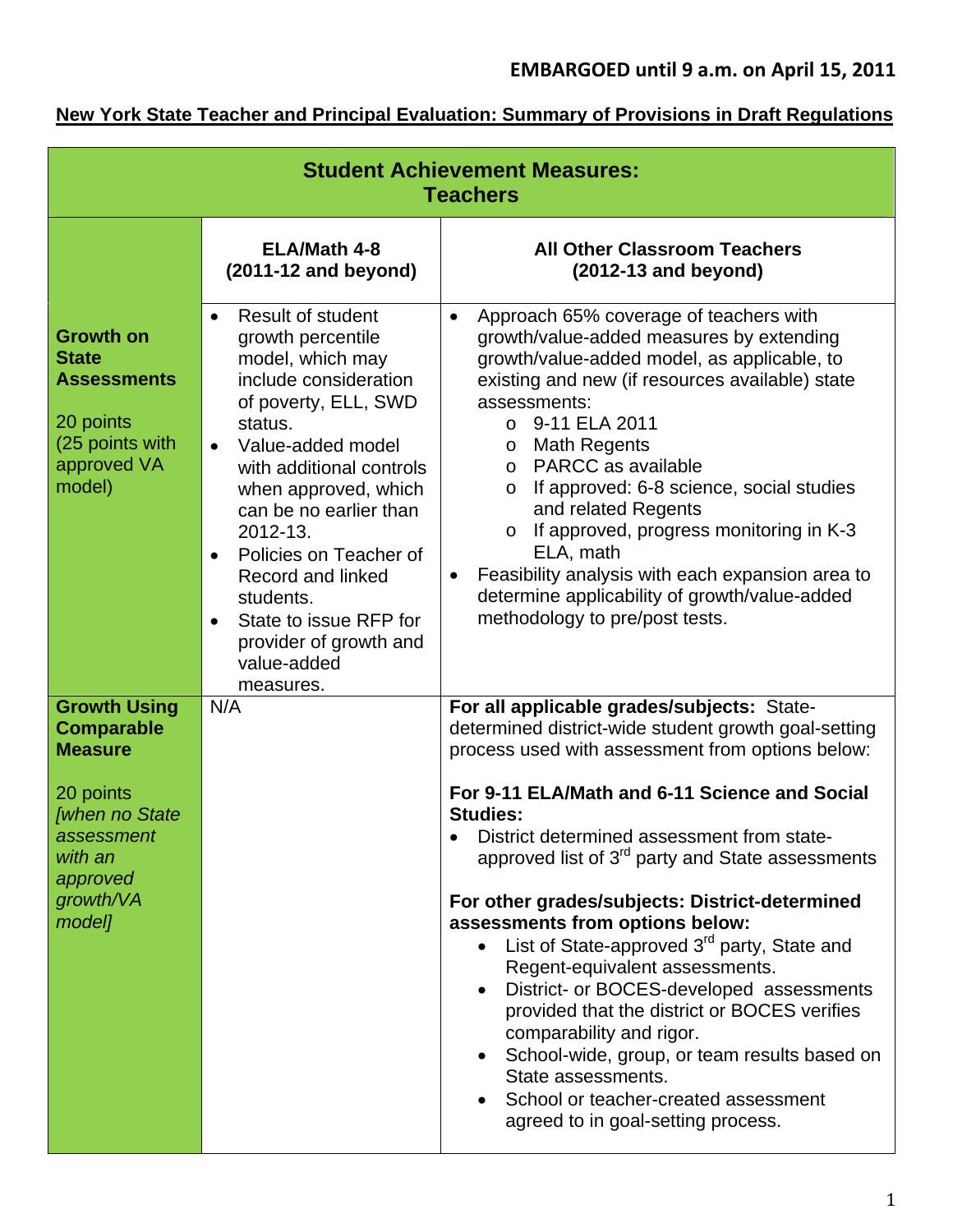| <b>Student Achievement Measures:</b><br><b>Teachers</b><br>(Continued)                                                                                       |                                                                                                                                                                                                                                                                                                                                                                                                                                                                                                                                                                                                                                                                                                                                                                                                                                                                                                                                                                                                                                                                                                                                                                                          |  |  |
|--------------------------------------------------------------------------------------------------------------------------------------------------------------|------------------------------------------------------------------------------------------------------------------------------------------------------------------------------------------------------------------------------------------------------------------------------------------------------------------------------------------------------------------------------------------------------------------------------------------------------------------------------------------------------------------------------------------------------------------------------------------------------------------------------------------------------------------------------------------------------------------------------------------------------------------------------------------------------------------------------------------------------------------------------------------------------------------------------------------------------------------------------------------------------------------------------------------------------------------------------------------------------------------------------------------------------------------------------------------|--|--|
| <b>Locally</b><br><b>Selected</b><br><b>Measures of</b><br><b>Student</b><br><b>Achievement</b><br>20 points<br>(15 points after<br>approval of VA<br>model) | Locally comparable means:<br>The same measures of student achievement across all classrooms in same<br>grade/subject in District or BOCES.<br>Variance available to permit different local measures to apply to different groups<br>of teachers within a grade/subject if districts/BOCES prove comparability based<br>on standards of Education and Psychological Testing.<br>May choose growth or achievement measure from these options:<br>List of State-approved 3 <sup>rd</sup> party, State or Regent-equivalent assessments.<br>$\bullet$<br>District- or BOCES-developed assessments provided that the district or<br>$\bullet$<br>BOCES verifies comparability and rigor.<br>• School-wide, group, or team results based on State or local assessments.<br>• Structured District-wide goal setting process for use with any State, local,<br>or school (teacher-created) assessment agreed to by evaluator and<br>teacher.<br>May not use the same measure of student growth on a State assessment for both<br>the growth and locally-selected measure for any group of educators.<br>State will issue RFQ for 3 <sup>rd</sup> party assessments that meet prescribed criteria |  |  |
|                                                                                                                                                              | for state-approved list.                                                                                                                                                                                                                                                                                                                                                                                                                                                                                                                                                                                                                                                                                                                                                                                                                                                                                                                                                                                                                                                                                                                                                                 |  |  |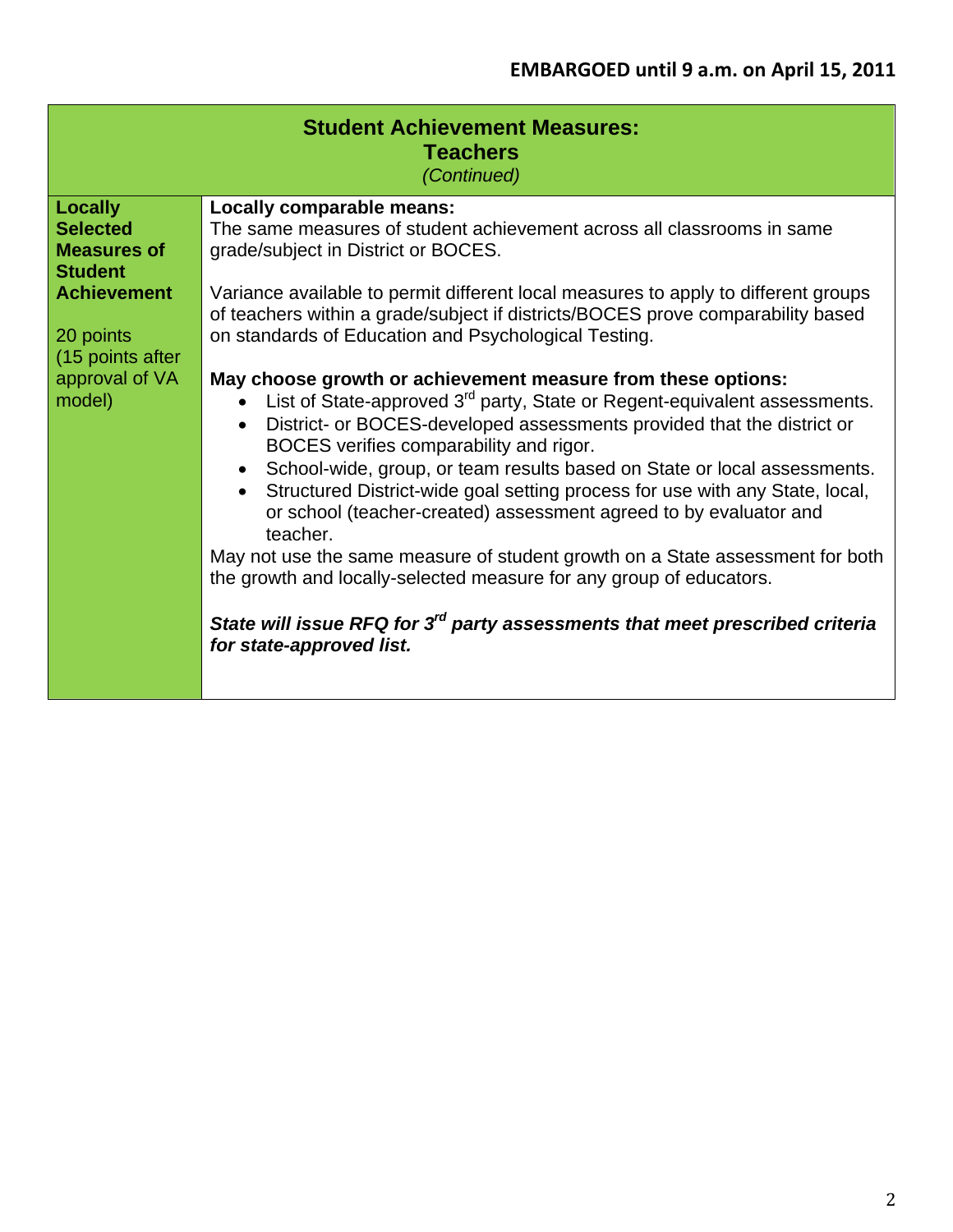| <b>Student Achievement Measures:</b><br><b>Principals</b>                                                                                         |                                                                                                                                                                                                                                                                                                                                                                                                                                                                           |                                                                                                                                                                                                                                                                                                                                                                                                                                                                                                                        |  |  |
|---------------------------------------------------------------------------------------------------------------------------------------------------|---------------------------------------------------------------------------------------------------------------------------------------------------------------------------------------------------------------------------------------------------------------------------------------------------------------------------------------------------------------------------------------------------------------------------------------------------------------------------|------------------------------------------------------------------------------------------------------------------------------------------------------------------------------------------------------------------------------------------------------------------------------------------------------------------------------------------------------------------------------------------------------------------------------------------------------------------------------------------------------------------------|--|--|
|                                                                                                                                                   | Elem/Middle<br>$(2011-12$ and beyond)                                                                                                                                                                                                                                                                                                                                                                                                                                     | <b>High Schools</b><br>$(2012-13$ and beyond)                                                                                                                                                                                                                                                                                                                                                                                                                                                                          |  |  |
| <b>Growth on State</b><br><b>Assessments</b><br>20 points<br>(25 with approved VA<br>model)                                                       | <b>Result of student</b><br>$\bullet$<br>growth/value-added model.<br>Add grades and/or subjects<br>$\bullet$<br>as growth/value-added<br>model applies.                                                                                                                                                                                                                                                                                                                  | Result of growth/value-added model as<br>$\bullet$<br>applied to English and math State<br>assessments.<br>Add subjects and a "progress to<br>$\bullet$<br>graduation" metric as growth/value-<br>added model applies.                                                                                                                                                                                                                                                                                                 |  |  |
| <b>Growth Using</b><br><b>Comparable</b><br><b>Measures</b><br>If principal has no<br>grades with State<br>assessment and an<br>approved VA model | Districts will select growth measures from one or more of the other<br>comparable measures used to measure growth for teachers in these<br>schools.                                                                                                                                                                                                                                                                                                                       |                                                                                                                                                                                                                                                                                                                                                                                                                                                                                                                        |  |  |
| <b>Locally Selected</b>                                                                                                                           | Comparable means the same measures used for all principals in same<br>or similar programs or grade configurations across District or BOCES.                                                                                                                                                                                                                                                                                                                               |                                                                                                                                                                                                                                                                                                                                                                                                                                                                                                                        |  |  |
| <b>Measures of</b><br><b>Student</b><br><b>Achievement</b>                                                                                        | May not use the same measure of student growth on state assessments for<br>both the growth and locally-selected measures for any group of educators.                                                                                                                                                                                                                                                                                                                      |                                                                                                                                                                                                                                                                                                                                                                                                                                                                                                                        |  |  |
| 20 points<br>(15 after approval of<br>VA model)                                                                                                   | May choose growth or<br>achievement measure from<br>these options:<br>Student performance on<br>$\bullet$<br>any or all district-wide<br>locally selected measures<br>approved for use in teacher<br>evaluations.<br>Achievement on State tests<br>$\bullet$<br>(% proficient).<br>Growth or achievement for<br>$\bullet$<br>student subgroups (SWD,<br>ELL, students starting at<br>specific performance levels<br>$(e.g. level 1, 2)$ on State or<br>other assessments. | May choose growth or achievement<br>measure from these<br>options:<br>Applicable options from elem/middle<br>school column.<br>Percent of cohort achieving specified<br>$\bullet$<br>score on Regents exams, AP, IB or<br>other Regents-equivalents.<br>Graduation rates and/or drop out rates.<br>$\bullet$<br>Graduation % with Advanced Regents<br>$\bullet$<br>designation.<br>Credit accumulation (e.g. $9th$ and 10 <sup>th</sup><br>$\bullet$<br>grade) or other strong predictor of<br>progress to graduation. |  |  |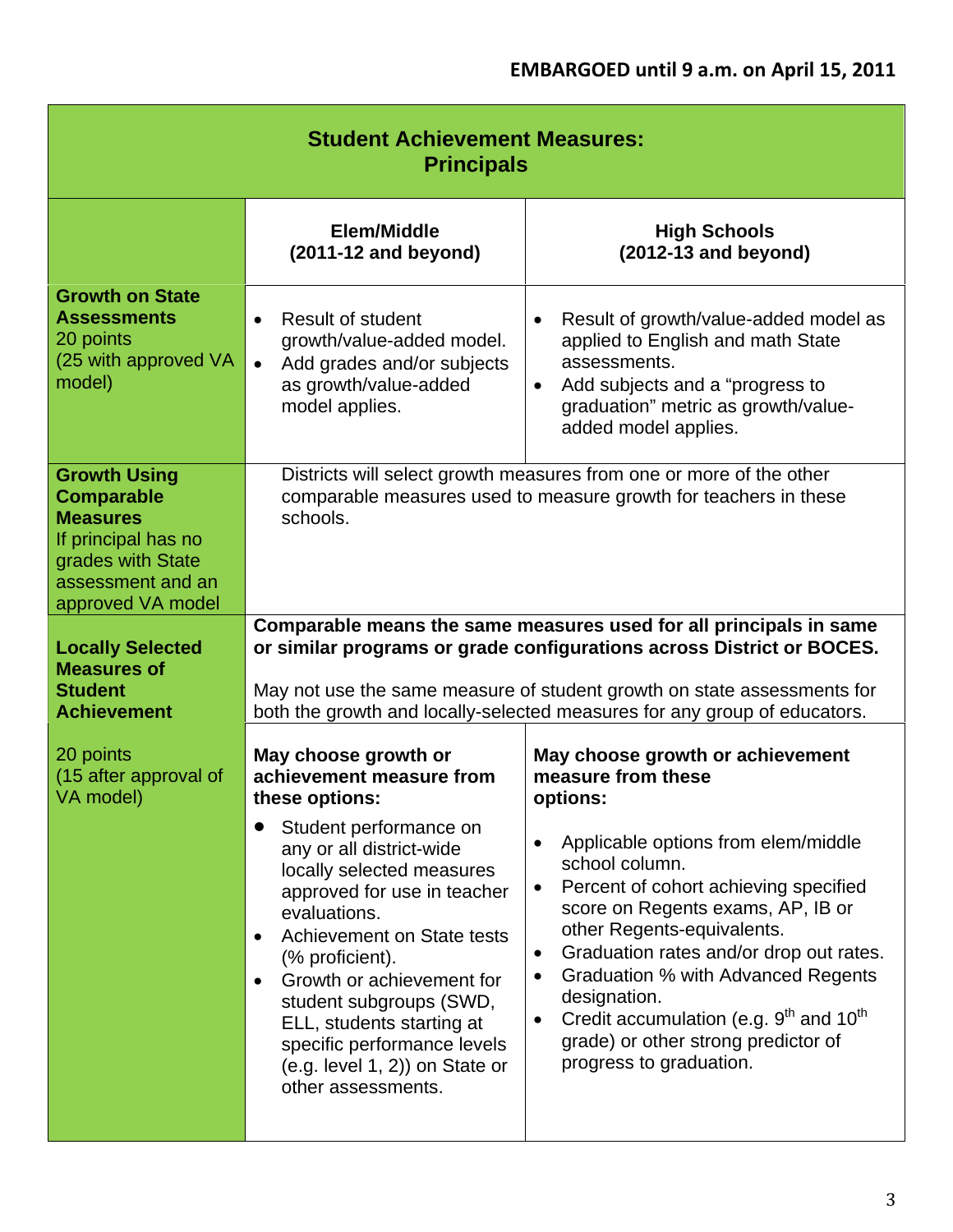| <b>Other 60 Points</b><br><b>Teachers</b> |                                                                                                                                                                                                                                                                                                                                                                                                                                                                                                                                                                                                                                                                                                                                                                                                                                                                                                                                                                                  | <b>Principals</b>                                                                                                                                                                                                                                                                                                                                                                                                                                                                                                                                                                                                                                                                                                                                                                                                                                                                                                                                                                                                                                                                                                                                                                                                                                                                                                                                           |  |  |  |
|-------------------------------------------|----------------------------------------------------------------------------------------------------------------------------------------------------------------------------------------------------------------------------------------------------------------------------------------------------------------------------------------------------------------------------------------------------------------------------------------------------------------------------------------------------------------------------------------------------------------------------------------------------------------------------------------------------------------------------------------------------------------------------------------------------------------------------------------------------------------------------------------------------------------------------------------------------------------------------------------------------------------------------------|-------------------------------------------------------------------------------------------------------------------------------------------------------------------------------------------------------------------------------------------------------------------------------------------------------------------------------------------------------------------------------------------------------------------------------------------------------------------------------------------------------------------------------------------------------------------------------------------------------------------------------------------------------------------------------------------------------------------------------------------------------------------------------------------------------------------------------------------------------------------------------------------------------------------------------------------------------------------------------------------------------------------------------------------------------------------------------------------------------------------------------------------------------------------------------------------------------------------------------------------------------------------------------------------------------------------------------------------------------------|--|--|--|
| <b>Standards</b>                          | <b>NYS Teaching Standards</b>                                                                                                                                                                                                                                                                                                                                                                                                                                                                                                                                                                                                                                                                                                                                                                                                                                                                                                                                                    | <b>ISLLC 2008</b>                                                                                                                                                                                                                                                                                                                                                                                                                                                                                                                                                                                                                                                                                                                                                                                                                                                                                                                                                                                                                                                                                                                                                                                                                                                                                                                                           |  |  |  |
| <b>Choice of</b><br>rubrics               | Menu of state-approved choices for rubrics to assess performance based<br>$\bullet$<br>on standards. Also district variance process available for district or BOCES<br>that seeks to use a rubric not on State-approved list. State to issue RFQ for<br>rubrics that meet prescribed criteria.                                                                                                                                                                                                                                                                                                                                                                                                                                                                                                                                                                                                                                                                                   |                                                                                                                                                                                                                                                                                                                                                                                                                                                                                                                                                                                                                                                                                                                                                                                                                                                                                                                                                                                                                                                                                                                                                                                                                                                                                                                                                             |  |  |  |
| <b>Requirements</b><br>and options:       | <b>Requirements:</b><br>Multiple measures.<br>To support continuous<br>$\bullet$<br>professional growth, at least<br>half of the 60 points based<br>on classroom observation.<br>Observation by principal or<br>other trained administrator is<br>required.<br>Any remaining standards not<br>addressed in classroom<br>observation must be<br>assessed at least once a<br>year.<br>Optional:<br>Observation by trained<br>evaluators independent of<br>school and/or trained in-<br>school peer teachers may<br>be included in portion of 60<br>points assigned to<br>classroom observation.<br>Observations may be in<br>person or by video.<br>Structured review of student<br>work and/or teacher artifacts<br>using "portfolio" or "evidence<br>binder" processes.<br>Feedback from students,<br>parents, and/or other<br>teachers using structured<br>survey tools.<br>Individual professional<br>٠<br>growth goals with teacher<br>self-reflection (maximum 5<br>points). | <b>Requirements</b><br>Multiple measures.<br>At least half of 60 points based on<br>$\bullet$<br>supervisor's broad assessment of principal<br>leadership and management actions.<br>Must incorporate supervisory visit(s)<br>$\circ$<br>to school and at least two sources of<br>evidence from the following options:<br>structured feedback from<br>constituencies including: teachers,<br>students, and/or families; school<br>visits by other trained independent<br>evaluators; review of school<br>documents, records, state<br>accountability processes, and/or<br>other locally-determined sources<br>In addition, evaluations must include a<br>locally selected measure of principal<br>contribution to improving teacher<br>effectiveness.<br>Examples: improved retention of<br>higher performers, student growth<br>scores of teachers granted vs. denied<br>tenure, teacher satisfaction with<br>feedback and PD opportunities, or,<br>quality/effectiveness of teacher<br>evaluations.<br>Any remaining standards not addressed<br>$\bullet$<br>through above requirements must be<br>assessed at least once a year.<br><b>Optional:</b><br>Student attendance.<br>$\bullet$<br>School academic or learning environment<br>goals.<br>Individual professional growth goals with<br>$\bullet$<br>principal self-reflection (maximum 5 points). |  |  |  |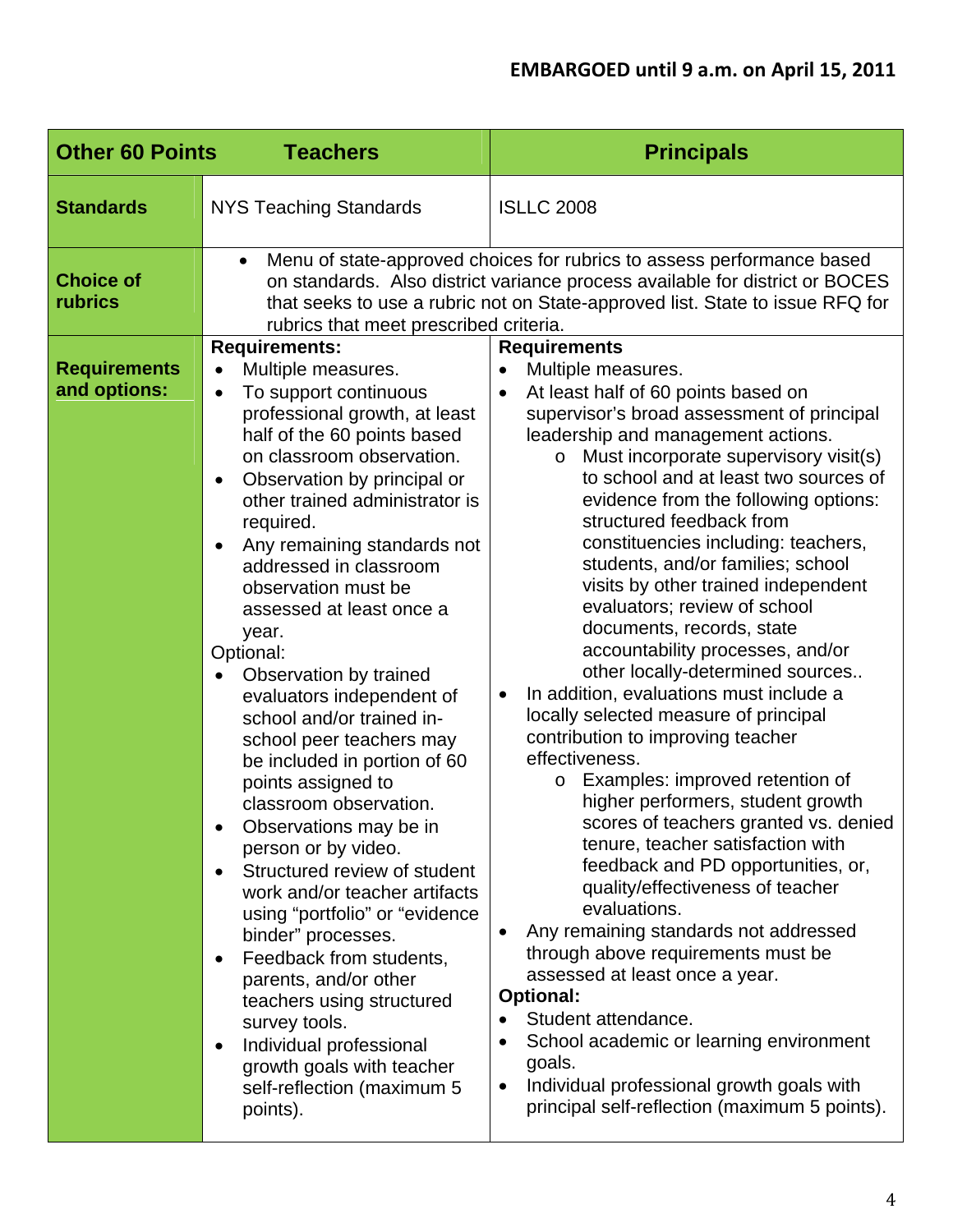## **Teachers and Principals: Subcomponent and Composite Scoring and Ratings**

The legislation requires the Regents to prescribe the scoring ranges for each of the following rating categories: Highly Effective, Effective, Developing, and Ineffective (HEDI).

SED will require districts to do the following around scoring of the subcomponents of evaluation for local achievement measures and the "other 60%".

- The process by which points are assigned in subcomponents must be transparent and provided in advance to those being rated.
- District plans must be made publicly available in electronic form and must specify how points will be assigned based on locally selected student achievement and other measures.
- The method for assigning subcomponent points must identify how points will be awarded within four performance levels (HEDI) for the "local measures of student achievement" and the "other measures of effectiveness" subcomponents using the following standards:

| Level                             | Growth                                                                                                   | <b>Local assessment</b><br>growth or achievement                                                                                               | <b>Other</b><br><b>(Teacher and Leader</b><br>standards)                           |
|-----------------------------------|----------------------------------------------------------------------------------------------------------|------------------------------------------------------------------------------------------------------------------------------------------------|------------------------------------------------------------------------------------|
| <b>Ineffective</b>                | Results are well-below<br>state average for similar<br>students (or district goals<br>if no state test). | Does not achieve District or BOCES-<br>adopted expectations for growth or<br>achievement of student learning<br>standards for grade/subject.   | Overall performance and<br>results are well below<br>standards.                    |
| <b>Developing</b>                 | Results are below state<br>average for similar<br>students (or district goals<br>if no state test).      | Partially achieves District or BOCES-<br>adopted expectations for growth or<br>achievement of student learning<br>standards for grade/subject. | Overall performance and<br>results need improvement in<br>order to meet standards. |
| <b>Effective</b>                  | Results meet state<br>average for similar<br>students (or district goals<br>if no state test).           | Achieves District or BOCES-adopted<br>expectations for growth or<br>achievement of student learning<br>standards for grade/subject.            | Overall performance and<br>results meet standards                                  |
| <b>Highly</b><br><b>Effective</b> | Results are well-above<br>state average for similar<br>students (or district goals<br>if no state test). | Exceeds District or BOCES-adopted<br>expectations for growth or<br>achievement of student learning<br>standards for grade/subject.             | Overall performance and<br>results exceed standards                                |

*Commissioner will review specific scoring ranges annually before the start of each school year and recommend any changes to the Board of Regents. For 2011-12, these will be:* 

| <b>Level</b>            | <b>Measures of</b><br>student<br>growth | <b>Local measures</b><br>of student<br>achievement | Other 60 points             | <b>Overall</b><br><b>Composite</b><br><b>Score</b> |
|-------------------------|-----------------------------------------|----------------------------------------------------|-----------------------------|----------------------------------------------------|
| <b>Ineffective</b>      | $0 - 5$                                 | $0 - 5$                                            |                             | $0 - 50$                                           |
| <b>Developing</b>       | $6 - 11$                                | $6 - 11$                                           |                             | $51 - 74$                                          |
| <b>Effective</b>        | $12 - 17$                               | $12 - 17$                                          | <b>Ranges</b><br>determined | 75-90                                              |
| <b>Highly Effective</b> | 18-20                                   | 18-20                                              | locally                     | 91-100                                             |